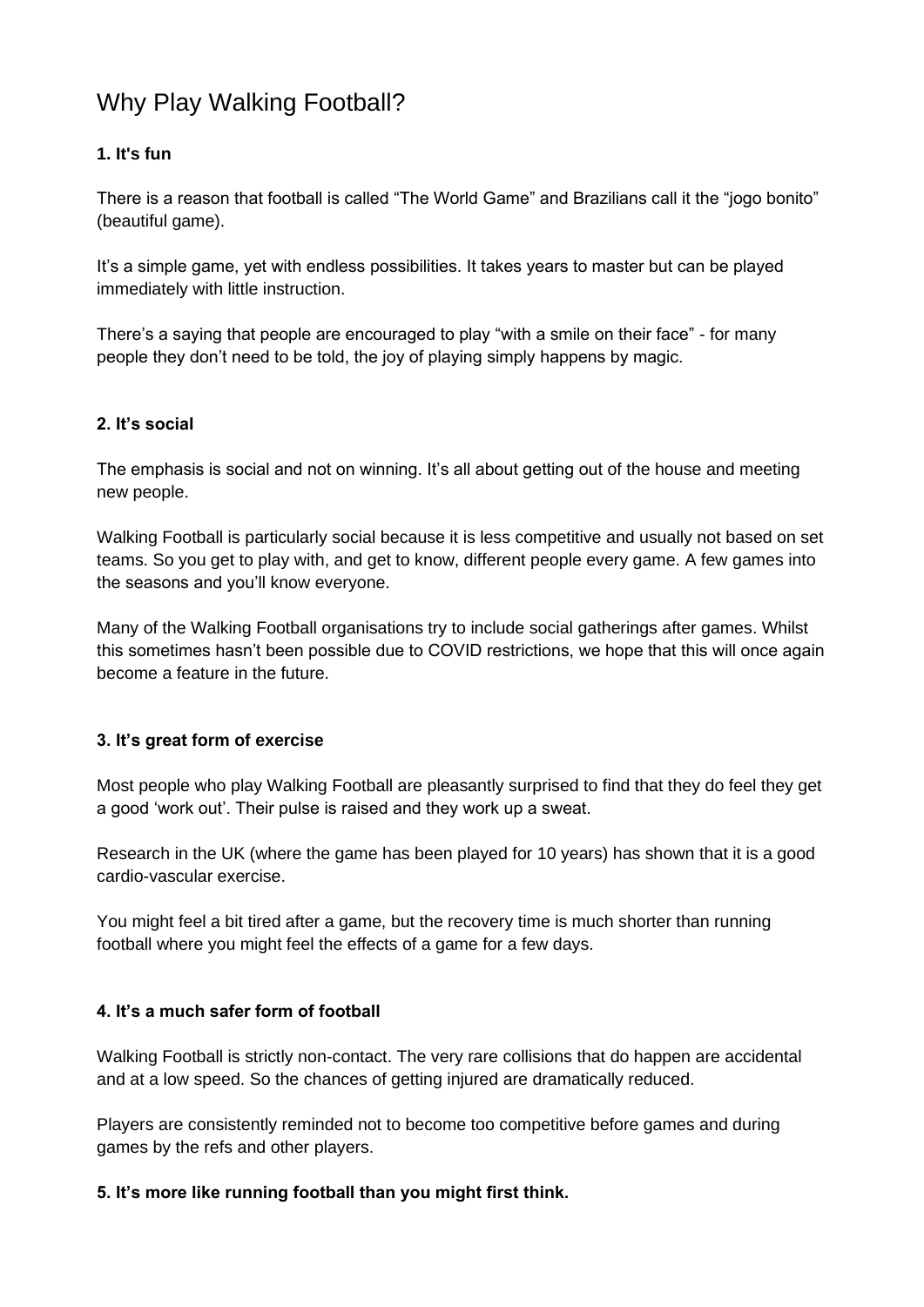As well as the obvious constraint of having to only walk, Walking Football does have some modified rules, but these are usually to ensure the safety of all participants.

Other than that, it's very much like 'normal' football.

People who return to the game via Walking Football after years of not playing are almost always surprised at how similar it is to what they remember, some even think it's more fun because of the camaraderie, short recovery time and reduced chance of injury.

### **6. It improves existing football skills and creates a new technical skill set.**

The application of football skills is unique to this adapted version of the game. Walking Football can enhance your existing skills and encourage you to learn new techniques.

Just like 5  $v$  5 futsal and 11  $v$  11 full pitch football are the same game but require a different application of football skills, Walking Football encourages you to improve different aspects of the 'core skills' like striking the ball, first touch and one vs one. It also enhances your tactical acumen.

It improves passing accuracy, you learn to carefully weight each pass, or you master the art of applying backspin - otherwise, you are likely to find the ball will roll out of play.

Players can't rely on speed so they have to be clever in the way they manipulate the opposition's positioning to create chances - movement *off* the ball becomes even more important.

Ultimately, whilst feeling like a regular game of football, Walking Football also offers players the chance to learn and master a new set of football skills.

# Some common questions / reactions to Walking Football

### **1. "I won't be able to stop myself running!"**

This is the most common reason people give for not trying walking football.

From our experience, we know that most people, in fact, are able to very quickly adjust and stop themselves from running.

Generally, new players are given gentle reminders if they start to run (or are unaware that they are running) rather than giving away free kicks (or being sent off!).

In very extreme cases some players not only can't stop themselves running, they can't believe it when they are told they are running! It usually helps if a family member or fellow player takes some videos of that player so they can visualise what they are doing.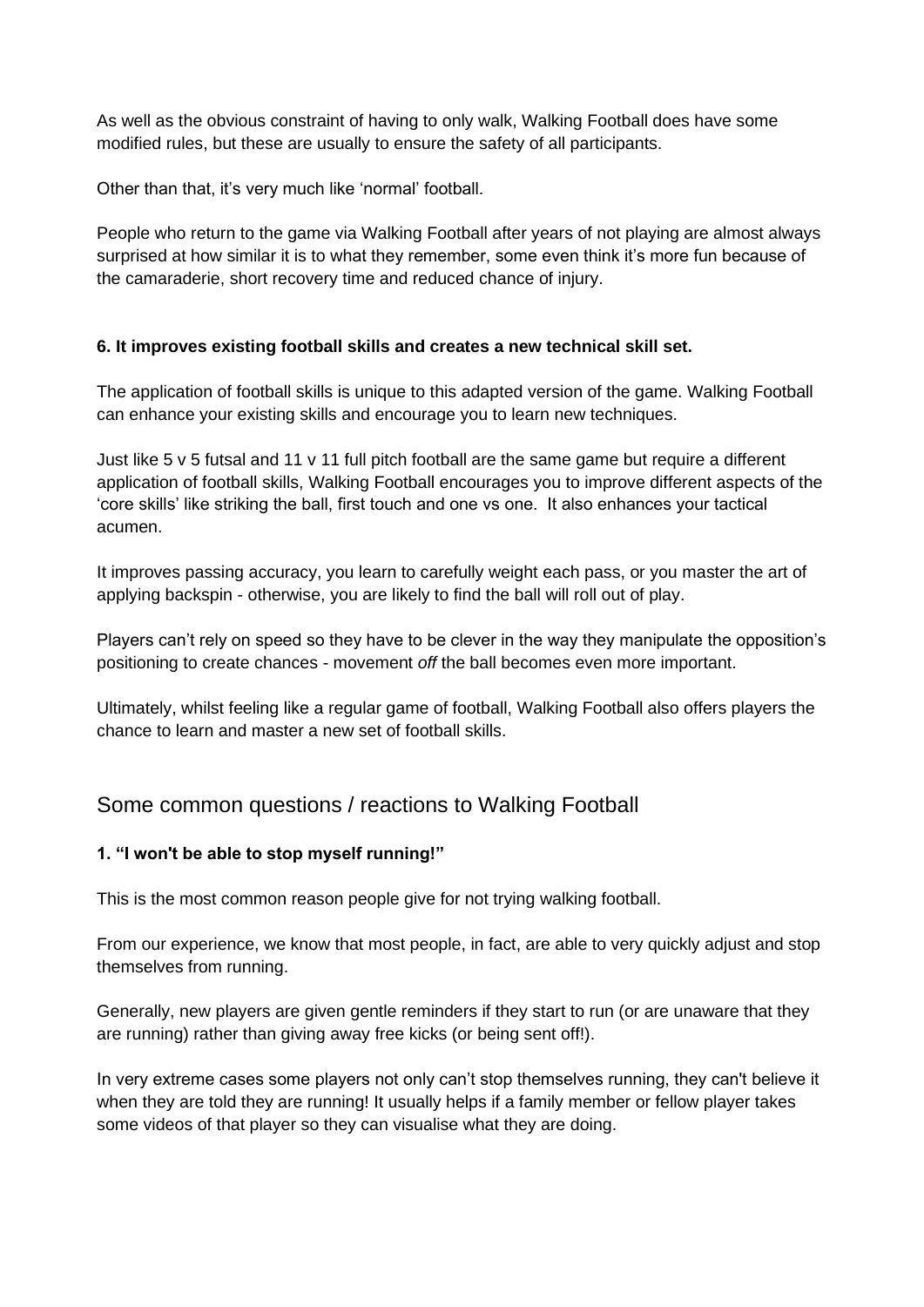The game is much like running football in many other respects, but we find players learn to play with more subtlety - long passes in front of a teammate never work, you generally pass to feet! and you learn new tricks to help adapt and thrive playing this format.

We find people tend to walk fast *all the time* during a game, whereas with running football it's more sprints with rests in between.

For that reason, Walking Footballers find that the game offers excellent cardio-vascular exercise and most people work up a sweat and feel pleasantly tired afterwards.

Unlike running football, recovery is much quicker - Walk Footballers don't suffer the consequences the next day after a game, something running footballers of any age experience and for older players playing running football, it's usually for two or more days.

# **2."Walking football won't be much fun, I prefer to run."**

This is the second most common reason we hear, mainly from current or former players. Sometimes we hear this from people who aren't actually still playing running football at all!

We know many ex-players who played very competitively who now love playing Walking Football.

Our mantra is "don't knock it until you've tried it".

If you don't want to sign up for a whole season, that's fine, but come and try it *just once* and then tell us what you think … we dare you!

# **3. "I haven't played football / any sport in years"**

Many people playing walking football started after a gap of many years between playing sport. Because it is a social game, there is no pressure to perform or to be 'good' to start with. Some current players started having never played football /sport of any sort before.

You really can play at your own pace, and as you get more comfortable and confident, you will find you naturally get more involved.

Because it is non-competitive (more on that later) you will find that Walking Football has all the social and exercise benefits of sport without the aggravation that can happen when sport is played too seriously.

# **4. It'll be too competitive / not competitive enough**

Walking Football is still in its early stages in Australia. Most games are played for fun and social reasons, *not* because winning is important. Often no score is recorded during or after games.

As more people discover the sport, it's entirely possible that there will be different levels you can choose to play at, and that will include a competitive league, but we aren't quite at that stage yet.